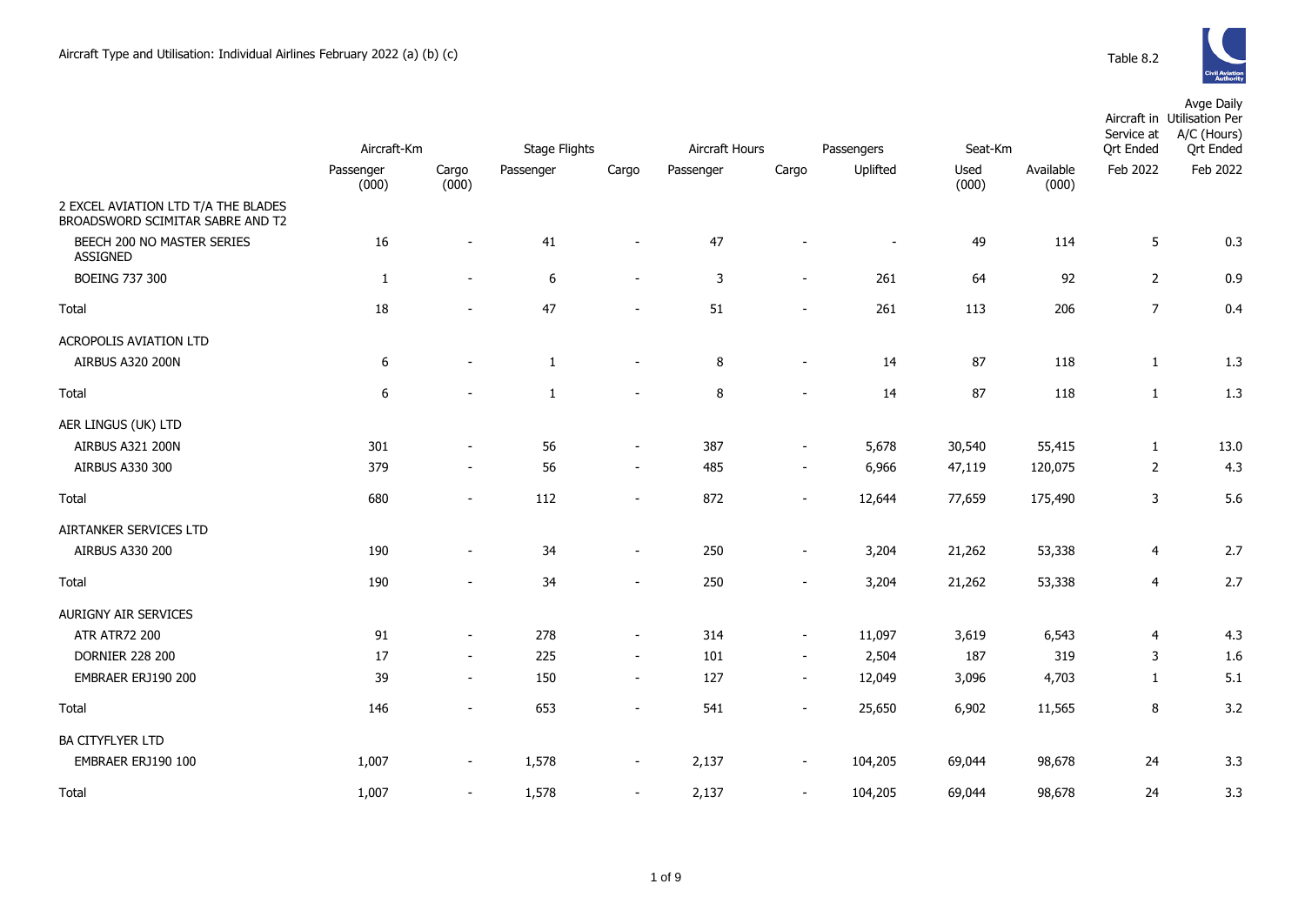

|                                                    | Aircraft-Km              |                          | <b>Stage Flights</b>     |                          | Aircraft Hours<br>Passengers |                          |           | Seat-Km        |                          | Service at<br>Ort Ended | Aircraft in Utilisation Per<br>A/C (Hours)<br><b>Qrt Ended</b> |
|----------------------------------------------------|--------------------------|--------------------------|--------------------------|--------------------------|------------------------------|--------------------------|-----------|----------------|--------------------------|-------------------------|----------------------------------------------------------------|
|                                                    | Passenger<br>(000)       | Cargo<br>(000)           | Passenger                | Cargo                    | Passenger                    | Cargo                    | Uplifted  | Used<br>(000)  | Available<br>(000)       | Feb 2022                | Feb 2022                                                       |
| BAE SYSTEMS (CORP AIR TVL) LTD                     |                          |                          |                          |                          |                              |                          |           |                |                          |                         |                                                                |
| EMBRAER EMB145 NO MASTER SERIES<br><b>ASSIGNED</b> | 26                       |                          | 97                       | $\blacksquare$           | 59                           | $\sim$                   | 515       | 141            | 1,249                    | $\overline{2}$          | 0.2                                                            |
| Total                                              | 26                       |                          | 97                       |                          | 59                           |                          | 515       | 141            | 1,249                    | $\overline{2}$          | 0.2                                                            |
| <b>BLUE ISLANDS LIMITED</b>                        |                          |                          |                          |                          |                              |                          |           |                |                          |                         |                                                                |
| <b>ATR ATR42 300</b>                               | $\overline{\phantom{a}}$ |                          |                          |                          |                              |                          | $\sim$    |                |                          | $\mathbf{1}$            | 1.8                                                            |
| <b>ATR ATR72 200</b>                               | 109                      |                          | 562                      |                          | 422                          | $\overline{\phantom{a}}$ | 20,133    | 4,054          | 7,423                    | 4                       | 3.8                                                            |
| Total                                              | 109                      |                          | 562                      |                          | 422                          | $\overline{\phantom{a}}$ | 20,133    | 4,054          | 7,423                    | 5                       | 3.4                                                            |
| BRITISH AIRWAYS PLC                                |                          |                          |                          |                          |                              |                          |           |                |                          |                         |                                                                |
| AIRBUS A319 100                                    | 1,084                    | $\overline{\phantom{a}}$ | 1,582                    | $\overline{\phantom{a}}$ | 2,425                        | $\overline{\phantom{a}}$ | 159,574   | 111,157        | 143,190                  | 30                      | 2.8                                                            |
| AIRBUS A320 200                                    | 3,181                    | $\mathbf{1}$             | 3,111                    | $\mathbf{1}$             | 6,066                        | $\overline{2}$           | 388,693   | 400,878        | 524,540                  | 67                      | 4.3                                                            |
| AIRBUS A320 200N                                   | 2,094                    | $\overline{\phantom{a}}$ | 1,553                    | $\overline{\phantom{a}}$ | 3,637                        | $\sim$                   | 187,454   | 246,231        | 341,558                  | 17                      | 8.2                                                            |
| AIRBUS A321 200                                    | $\sim$                   | $\overline{\phantom{a}}$ | $\overline{\phantom{a}}$ | $\overline{\phantom{a}}$ | $\blacksquare$               | $\overline{\phantom{a}}$ | $\sim$    | $\blacksquare$ | $\overline{\phantom{a}}$ | 18                      |                                                                |
| AIRBUS A321 200N                                   | 1,124                    | $\overline{\phantom{a}}$ | 647                      | $\overline{\phantom{a}}$ | 1,846                        | $\overline{\phantom{a}}$ | 93,502    | 157,438        | 226,053                  | 10                      | 6.6                                                            |
| AIRBUS A350 1000                                   | 1,841                    | 254                      | 288                      | 33                       | 2,348                        | 341                      | 60,862    | 459,103        | 609,312                  | 8                       | 12.0                                                           |
| <b>AIRBUS A380 800</b>                             | 1,151                    | 21                       | 159                      | 32                       | 1,460                        | 52                       | 56,991    | 408,008        | 539,695                  | 12                      | 1.4                                                            |
| <b>BOEING 777 200</b>                              | 8,516                    | 77                       | 1,408                    | 11                       | 10,937                       | 99                       | 269,560   | 1,828,561      | 2,415,313                | 43                      | 8.9                                                            |
| <b>BOEING 777 300ER</b>                            | 3,395                    | 11                       | 471                      | $\overline{2}$           | 4,238                        | 15                       | 91,760    | 655,156        | 958,986                  | 16                      | 12.0                                                           |
| <b>BOEING 787 10</b>                               | 515                      | $\blacksquare$           | 83                       | $\overline{\phantom{a}}$ | 660                          | $\blacksquare$           | 10,389    | 65,362         | 131,831                  | 2                       | 14.6                                                           |
| <b>BOEING 787 8</b>                                | 1,964                    | 530                      | 351                      | 69                       | 2,588                        | 692                      | 47,322    | 278,850        | 420,234                  | 12                      | 10.1                                                           |
| <b>BOEING 787 9</b>                                | 4,229                    | 146                      | 555                      | 39                       | 5,249                        | 210                      | 70,696    | 544,028        | 913,548                  | 18                      | 12.7                                                           |
| Total                                              | 29,094                   | 1,041                    | 10,208                   | 187                      | 41,454                       | 1,410                    | 1,436,803 | 5,154,772      | 7,224,260                | 253                     | 6.5                                                            |
| CARGOLOGICAIR LTD                                  |                          |                          |                          |                          |                              |                          |           |                |                          |                         |                                                                |
| <b>BOEING 747 400</b>                              |                          | 481                      | $\overline{\phantom{a}}$ | 98                       |                              | 619                      |           |                |                          | 2                       | 11.3                                                           |
| Total                                              |                          | 481                      | $\overline{\phantom{a}}$ | 98                       | $\overline{\phantom{a}}$     | 619                      |           |                |                          | $\overline{2}$          | 11.3                                                           |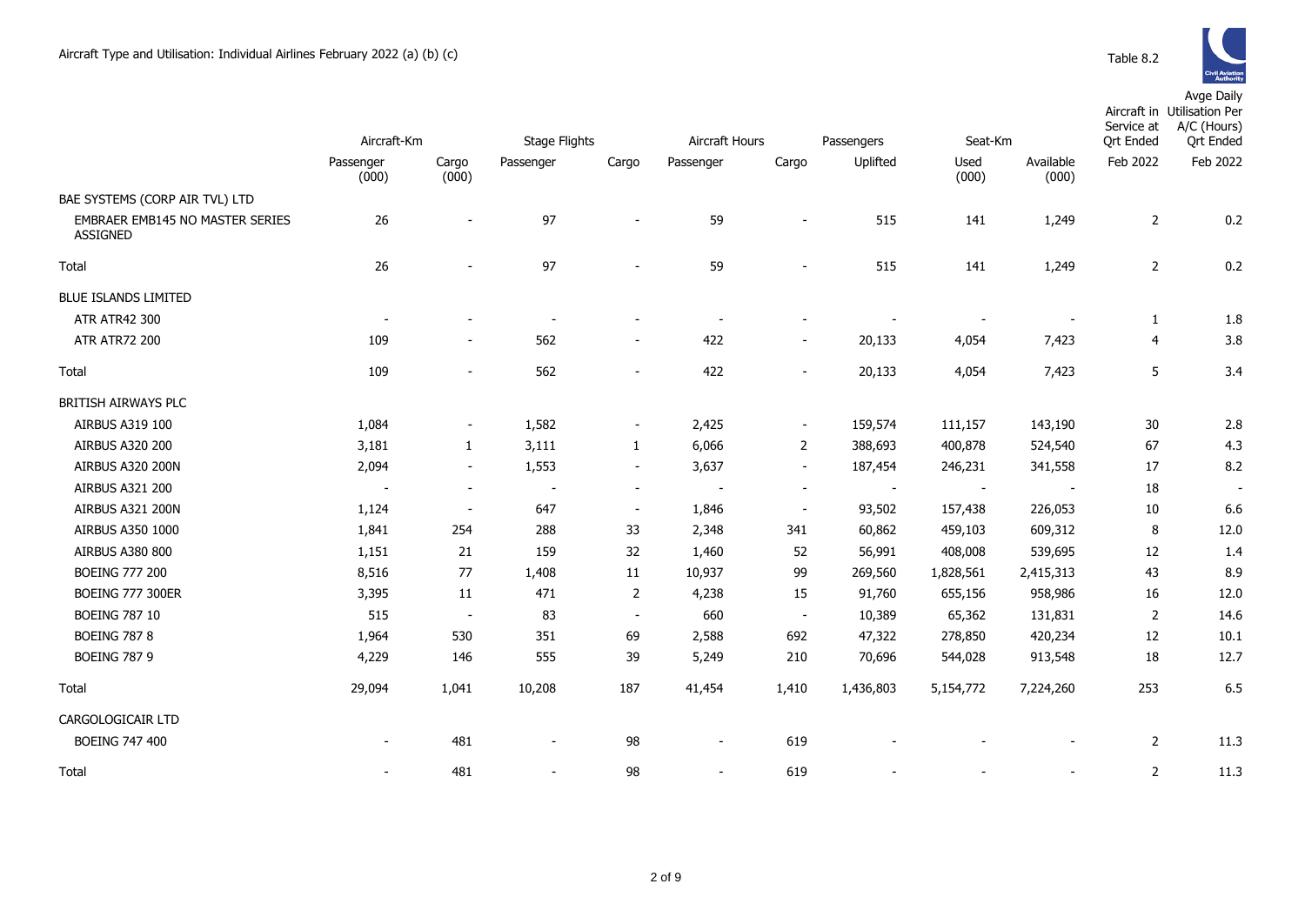

|                                                           |                          |                          |                          |                          |                          |                          |                          |                          |                    | Service at               | .<br>Aircraft in Utilisation Per<br>A/C (Hours) |
|-----------------------------------------------------------|--------------------------|--------------------------|--------------------------|--------------------------|--------------------------|--------------------------|--------------------------|--------------------------|--------------------|--------------------------|-------------------------------------------------|
|                                                           | Aircraft-Km              |                          | <b>Stage Flights</b>     |                          | Aircraft Hours           |                          | Passengers               | Seat-Km                  |                    | <b>Qrt Ended</b>         | <b>Qrt Ended</b>                                |
|                                                           | Passenger<br>(000)       | Cargo<br>(000)           | Passenger                | Cargo                    | Passenger                | Cargo                    | Uplifted                 | Used<br>(000)            | Available<br>(000) | Feb 2022                 | Feb 2022                                        |
| CATREUS AOC LTD                                           |                          |                          |                          |                          |                          |                          |                          |                          |                    |                          |                                                 |
| BOMBARDIER BD100 1A10                                     | 27                       |                          | 29                       |                          | 43                       |                          | 144                      | 130                      | 244                | $\overline{2}$           | 0.8                                             |
| BOMBARDIER BD700 1A10                                     | 58                       |                          | 11                       | $\overline{\phantom{a}}$ | 74                       |                          | 42                       | 215                      | 760                | $\mathbf{1}$             | 2.2                                             |
| CESSNA 525 NO MASTER SERIES<br>ASSIGNED                   | 6                        | $\sim$                   | $\overline{7}$           | $\sim$                   | 11                       |                          | $\overline{\phantom{a}}$ | 23                       | 44                 | 3                        | 0.2                                             |
| CESSNA 560 NO MASTER SERIES<br><b>ASSIGNED</b>            | 11                       |                          | 16                       |                          | 19                       |                          |                          | 47                       | 86                 | 3                        | 0.9                                             |
| <b>EMBRAER EMB505 NO MASTER SERIES</b><br><b>ASSIGNED</b> |                          |                          |                          |                          |                          |                          |                          | $\overline{\phantom{a}}$ |                    | $\overline{2}$           | $\sim$                                          |
| Total                                                     | 103                      |                          | 63                       | $\overline{\phantom{a}}$ | 147                      |                          | 186                      | 415                      | 1,134              | 11                       | 0.6                                             |
| CONCIERGE U LTD                                           |                          |                          |                          |                          |                          |                          |                          |                          |                    |                          |                                                 |
| BOMBARDIER BD700 1A11                                     | 36                       |                          | 5                        | $\overline{\phantom{a}}$ | 46                       |                          | 33                       | 232                      | 506                | $\overline{2}$           | 1.3                                             |
| DASSAULT FALCON 7X NO MASTER<br>SERIES ASSIGNED           | 25                       | $\overline{\phantom{a}}$ | 16                       | $\overline{\phantom{a}}$ | 34                       |                          | 40                       | 107                      | 345                | 3                        | 0.3                                             |
| GULFSTREAM GV NO MASTER SERIES<br><b>ASSIGNED</b>         | 83                       | $\overline{\phantom{a}}$ | 15                       | $\overline{\phantom{a}}$ | 100                      | $\sim$                   | 82                       | 419                      | 1,155              | $\overline{2}$           | 1.5                                             |
| Total                                                     | 143                      |                          | 36                       | $\overline{\phantom{a}}$ | 180                      |                          | 155                      | 758                      | 2,006              | $\overline{7}$           | 0.9                                             |
| DHL AIR LTD                                               |                          |                          |                          |                          |                          |                          |                          |                          |                    |                          |                                                 |
| <b>BOEING 757 200</b>                                     | $\overline{\phantom{a}}$ | 348                      | $\sim$                   | 463                      | $\sim$                   | 720                      |                          |                          |                    | 13                       | 3.8                                             |
| <b>BOEING 767 300F</b>                                    |                          | 932                      | $\overline{\phantom{a}}$ | 268                      | $\sim$                   | 1,275                    |                          |                          |                    | $\overline{4}$           | 10.5                                            |
| BOEING 777 F                                              |                          | 130                      | $\sim$                   | 49                       | $\overline{\phantom{a}}$ | 180                      |                          |                          |                    | $\sim$                   | $\overline{\phantom{a}}$                        |
| Total                                                     |                          | 1,410                    | $\sim$                   | 780                      |                          | 2,175                    |                          |                          |                    | 17                       | 4.9                                             |
| <b>EASTERN AIRWAYS</b>                                    |                          |                          |                          |                          |                          |                          |                          |                          |                    |                          |                                                 |
| <b>ATR ATR72 200</b>                                      | 52                       | $\sim$                   | 123                      | $\overline{\phantom{a}}$ | 138                      | $\overline{\phantom{a}}$ | 4,399                    | 1,832                    | 3,817              | 2                        | 2.2                                             |
| BAE JETSTREAM 4100 4100                                   | 51                       | $\overline{\phantom{a}}$ | 169                      | $\overline{\phantom{a}}$ | 135                      | $\overline{\phantom{a}}$ | 1,937                    | 642                      | 1,473              | 13                       | 0.8                                             |
| EMBRAER EMB135 NO MASTER SERIES<br><b>ASSIGNED</b>        |                          |                          |                          |                          |                          |                          | $\overline{\phantom{a}}$ | $\overline{\phantom{a}}$ |                    | $\overline{\phantom{a}}$ | 0.9                                             |
| EMBRAER EMB145 NO MASTER SERIES<br><b>ASSIGNED</b>        |                          |                          |                          |                          |                          |                          | $\overline{a}$           |                          |                    |                          | 0.6                                             |
| EMBRAER ERJ170 100                                        |                          |                          |                          |                          |                          |                          |                          |                          |                    |                          |                                                 |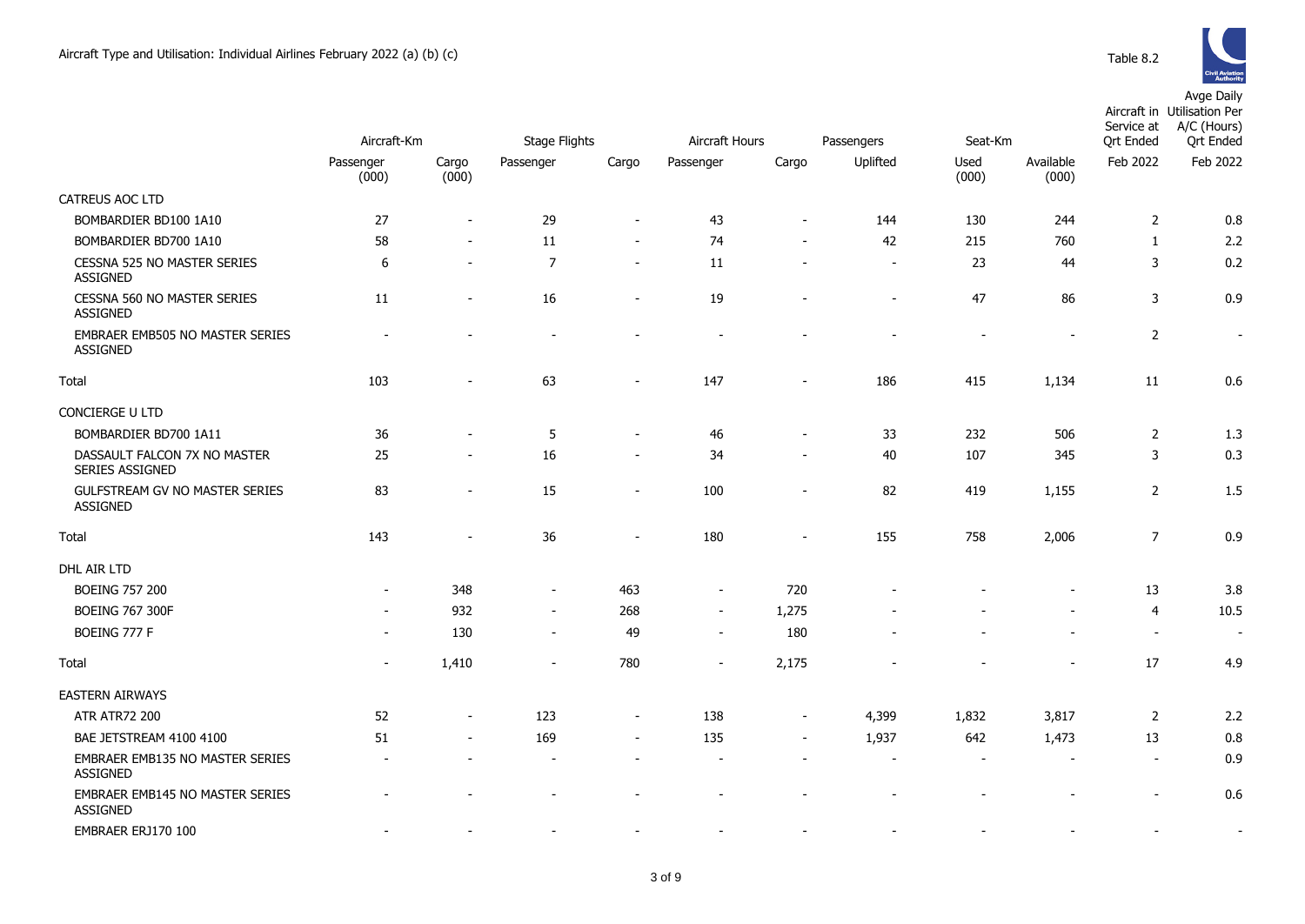Avge Daily

|                                                          | Aircraft-Km        |                          | <b>Stage Flights</b>     |                          | Aircraft Hours |                          | Passengers<br>Seat-Km |               |                    | Service at<br>Ort Ended | Aircraft in Utilisation Per<br>A/C (Hours)<br><b>Qrt Ended</b> |
|----------------------------------------------------------|--------------------|--------------------------|--------------------------|--------------------------|----------------|--------------------------|-----------------------|---------------|--------------------|-------------------------|----------------------------------------------------------------|
|                                                          | Passenger<br>(000) | Cargo<br>(000)           | Passenger                | Cargo                    | Passenger      | Cargo                    | Uplifted              | Used<br>(000) | Available<br>(000) | Feb 2022                | Feb 2022                                                       |
| <b>EASTERN AIRWAYS</b>                                   |                    |                          |                          |                          |                |                          |                       |               |                    |                         |                                                                |
| EMBRAER ERJ190 100                                       | 8                  | $\blacksquare$           | 19                       | $\overline{\phantom{a}}$ | 15             | $\blacksquare$           | 818                   | 332           | 807                | $\mathbf{1}$            | 0.9                                                            |
| Total                                                    | 110                | $\blacksquare$           | 311                      | $\blacksquare$           | 288            | $\blacksquare$           | 7,154                 | 2,806         | 6,097              | 16                      | 1.0                                                            |
| <b>EASYJET UK LTD</b>                                    |                    |                          |                          |                          |                |                          |                       |               |                    |                         |                                                                |
| AIRBUS A319 100                                          | 1,958              | $\overline{\phantom{a}}$ | 2,435                    | $\overline{\phantom{a}}$ | 3,907          | $\overline{\phantom{a}}$ | 290,157               | 239,179       | 305,396            | 64                      | 2.7                                                            |
| <b>AIRBUS A320 200</b>                                   | 5,505              | $\overline{\phantom{a}}$ | 5,537                    | $\overline{\phantom{a}}$ | 10,174         | $\sim$                   | 774,738               | 789,817       | 993,332            | 60                      | 5.9                                                            |
| AIRBUS A320 200N                                         | 4,645              | $\blacksquare$           | 3,164                    | $\overline{\phantom{a}}$ | 7,691          | $\blacksquare$           | 439,491               | 662,328       | 837,692            | 37                      | 7.9                                                            |
| AIRBUS A321 200N                                         | 1,432              | $\overline{\phantom{a}}$ | 796                      | $\overline{\phantom{a}}$ | 2,266          | $\overline{\phantom{a}}$ | 141,987               | 261,454       | 336,617            | 10                      | 7.4                                                            |
| Total                                                    | 13,539             | $\overline{\phantom{a}}$ | 11,932                   | $\overline{\phantom{a}}$ | 24,039         | $\blacksquare$           | 1,646,373             | 1,952,778     | 2,473,037          | 171                     | 5.5                                                            |
| EUROPEAN CARGO LTD                                       |                    |                          |                          |                          |                |                          |                       |               |                    |                         |                                                                |
| AIRBUS A340 600                                          |                    | 43                       | $\overline{\phantom{a}}$ | 8                        |                | 60                       |                       |               |                    | 2                       | 2.5                                                            |
| Total                                                    |                    | 43                       |                          | 8                        |                | 60                       |                       |               |                    | $\overline{2}$          | 2.5                                                            |
| EXECUTIVE JET CHARTER LTD                                |                    |                          |                          |                          |                |                          |                       |               |                    |                         |                                                                |
| AGUSTA AW139 NO MASTER SERIES<br><b>ASSIGNED</b>         |                    |                          |                          |                          |                |                          |                       |               |                    | 3                       |                                                                |
| DASSAULT FALCON 2000 NO MASTER<br><b>SERIES ASSIGNED</b> |                    |                          |                          |                          |                |                          |                       |               |                    | $\mathbf{1}$            |                                                                |
| DASSAULT FALCON 7X NO MASTER<br><b>SERIES ASSIGNED</b>   |                    |                          |                          |                          |                |                          |                       |               |                    | $\mathbf{1}$            | 0.2                                                            |
| GULFSTREAM GIV NO MASTER SERIES<br><b>ASSIGNED</b>       | 4                  |                          | 8                        | ÷,                       | $\overline{7}$ | $\overline{\phantom{a}}$ | 58                    | 26            | 50                 | $\mathbf{1}$            |                                                                |
| GULFSTREAM GVI NO MASTER SERIES<br><b>ASSIGNED</b>       | 37                 |                          | 8                        | L,                       | 44             |                          | 22                    | 83            | 460                | 2                       | 0.4                                                            |
| Total                                                    | 41                 |                          | 16                       | $\blacksquare$           | 52             | $\overline{a}$           | 80                    | 109           | 510                | 8                       | 0.1                                                            |
| <b>GAMA AVIATION (UK) LTD</b>                            |                    |                          |                          |                          |                |                          |                       |               |                    |                         |                                                                |
| AIRBUS HELICOPTERS MBB BK117 C                           |                    |                          |                          |                          |                |                          |                       |               |                    | 3                       |                                                                |
| BEECH 200 NO MASTER SERIES<br><b>ASSIGNED</b>            |                    |                          |                          |                          |                |                          |                       |               |                    | $\overline{7}$          | $\sim$                                                         |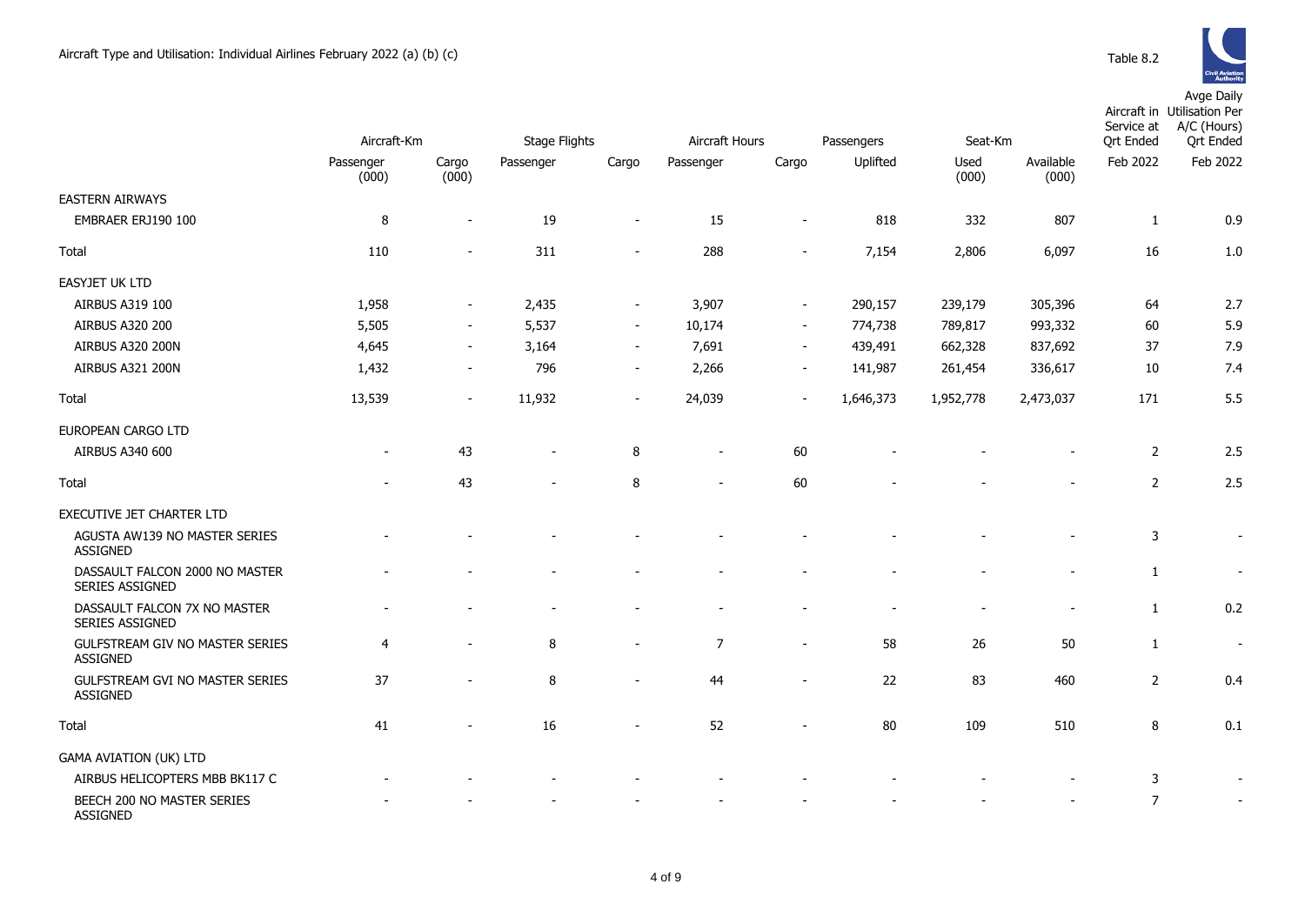

|                                                           | Aircraft-Km        |                          | <b>Stage Flights</b><br>Aircraft Hours |                          |                          |                          | Passengers     | Seat-Km                  | Service at<br><b>Ort Ended</b> | Aircraft in Utilisation Per<br>A/C (Hours)<br><b>Ort Ended</b> |          |
|-----------------------------------------------------------|--------------------|--------------------------|----------------------------------------|--------------------------|--------------------------|--------------------------|----------------|--------------------------|--------------------------------|----------------------------------------------------------------|----------|
|                                                           | Passenger<br>(000) | Cargo<br>(000)           | Passenger                              | Cargo                    | Passenger                | Cargo                    | Uplifted       | Used<br>(000)            | Available<br>(000)             | Feb 2022                                                       | Feb 2022 |
| <b>GAMA AVIATION (UK) LTD</b>                             |                    |                          |                                        |                          |                          |                          |                |                          |                                |                                                                |          |
| BOMBARDIER BD700 1A10                                     | 25                 |                          | $\overline{7}$                         | $\overline{\phantom{a}}$ | 32                       | $\overline{\phantom{a}}$ | 36             | 180                      | 303                            | $\mathbf{1}$                                                   | 0.9      |
| CANADAIR CL600 2B16 600                                   |                    |                          |                                        |                          |                          | $\overline{\phantom{a}}$ | $\sim$         | $\sim$                   |                                | $\overline{4}$                                                 | 0.1      |
| CESSNA 510 NO MASTER SERIES<br><b>ASSIGNED</b>            |                    |                          |                                        |                          |                          |                          |                |                          |                                | 1                                                              | $\sim$   |
| CESSNA 560 NO MASTER SERIES<br><b>ASSIGNED</b>            |                    |                          |                                        |                          |                          |                          |                | $\overline{\phantom{a}}$ |                                | $\mathbf{1}$                                                   | $\sim$   |
| GULFSTREAM GULFSTREAM G280 NO<br>MASTER SERIES ASSIGNED   | 13                 |                          | 11                                     |                          | 20                       | $\blacksquare$           | 32             | 36                       | 117                            | 1                                                              | 0.4      |
| Total                                                     | 38                 | ٠                        | 18                                     | $\blacksquare$           | 52                       | $\overline{\phantom{a}}$ | 68             | 216                      | 420                            | 18                                                             | 0.1      |
| JET2.COM LTD                                              |                    |                          |                                        |                          |                          |                          |                |                          |                                |                                                                |          |
| AIRBUS A321 200                                           | 363                | $\blacksquare$           | 142                                    | $\overline{\phantom{a}}$ | 551                      | $\overline{\phantom{a}}$ | 27,385         | 71,056                   | 79,940                         | 3                                                              | 7.5      |
| <b>BOEING 737 300</b>                                     | 37                 | $\overline{\phantom{a}}$ | 30                                     | $\overline{\phantom{a}}$ | 67                       | $\blacksquare$           | 3,631          | 4,613                    | 5,419                          | $\overline{7}$                                                 | $\sim$   |
| <b>BOEING 737 800</b>                                     | 7,198              | $\overline{\phantom{a}}$ | 3,121                                  | $\overline{\phantom{a}}$ | 10,978                   | $\overline{\phantom{a}}$ | 477,564        | 1,119,603                | 1,360,480                      | 75                                                             | 6.7      |
| <b>BOEING 757 200</b>                                     | 202                | $\overline{\phantom{a}}$ | 81                                     | $\sim$                   | 311                      | $\overline{\phantom{a}}$ | 15,852         | 41,119                   | 47,492                         | 8                                                              | 1.2      |
| Total                                                     | 7,800              | $\blacksquare$           | 3,374                                  | $\blacksquare$           | 11,907                   | $\overline{\phantom{a}}$ | 524,432        | 1,236,391                | 1,493,331                      | 93                                                             | 6.2      |
| JOTA AVIATION LTD                                         |                    |                          |                                        |                          |                          |                          |                |                          |                                |                                                                |          |
| BAE AVRO146RJ 100                                         | $\overline{7}$     | $\overline{\phantom{a}}$ | 22                                     | $\blacksquare$           | 16                       | $\blacksquare$           | 878            | 341                      | 661                            | 1                                                              | 0.4      |
| BAE AVRO146RJ 85                                          | 4                  | $\blacksquare$           | 10                                     | $\blacksquare$           | 8                        | $\blacksquare$           | 297            | 131                      | 175                            | 1                                                              | 0.5      |
| BAE BAE146 300                                            |                    | 8                        | $\overline{\phantom{a}}$               | $\overline{7}$           | $\overline{\phantom{a}}$ | 15                       | $\blacksquare$ | $\overline{\phantom{a}}$ | $\overline{\phantom{a}}$       | $\mathbf{1}$                                                   | 0.8      |
| Total                                                     | 10                 | 8                        | 32                                     | $\overline{7}$           | 24                       | 15                       | 1,175          | 472                      | 836                            | 3                                                              | 0.5      |
| LOGANAIR LTD                                              |                    |                          |                                        |                          |                          |                          |                |                          |                                |                                                                |          |
| <b>ATR ATR42 500</b>                                      | 173                | $\overline{\phantom{a}}$ | 469                                    | $\blacksquare$           | 548                      | $\blacksquare$           | 7,337          | 2,767                    | 8,285                          | 6                                                              | 4.2      |
| <b>ATR ATR72 200</b>                                      | 54                 | 15                       | 257                                    | 40                       | 217                      | 48                       | 8,187          | 1,651                    | 3,877                          | 3                                                              | 3.7      |
| <b>BRITTEN NORMAN BN2A</b><br>UNDESIGNATED MASTER SERIES  | 15                 | $\blacksquare$           | 432                                    | $\overline{\phantom{a}}$ | 108                      | $\sim$                   | 1,385          | 61                       | 119                            | 2                                                              | 1.8      |
| DE HAVILLAND DHC6 400                                     | 33                 | $\overline{\phantom{a}}$ | 203                                    | $\overline{\phantom{a}}$ | 189                      | $\overline{\phantom{a}}$ | 1,520          | 271                      | 622                            | 3                                                              | 2.3      |
| <b>EMBRAER EMB135 NO MASTER SERIES</b><br><b>ASSIGNED</b> | 61                 | $\overline{\phantom{a}}$ | 157                                    | $\overline{\phantom{a}}$ | 167                      | $\overline{\phantom{a}}$ | 3,253          | 1,291                    | 2,246                          | $\overline{4}$                                                 | 1.9      |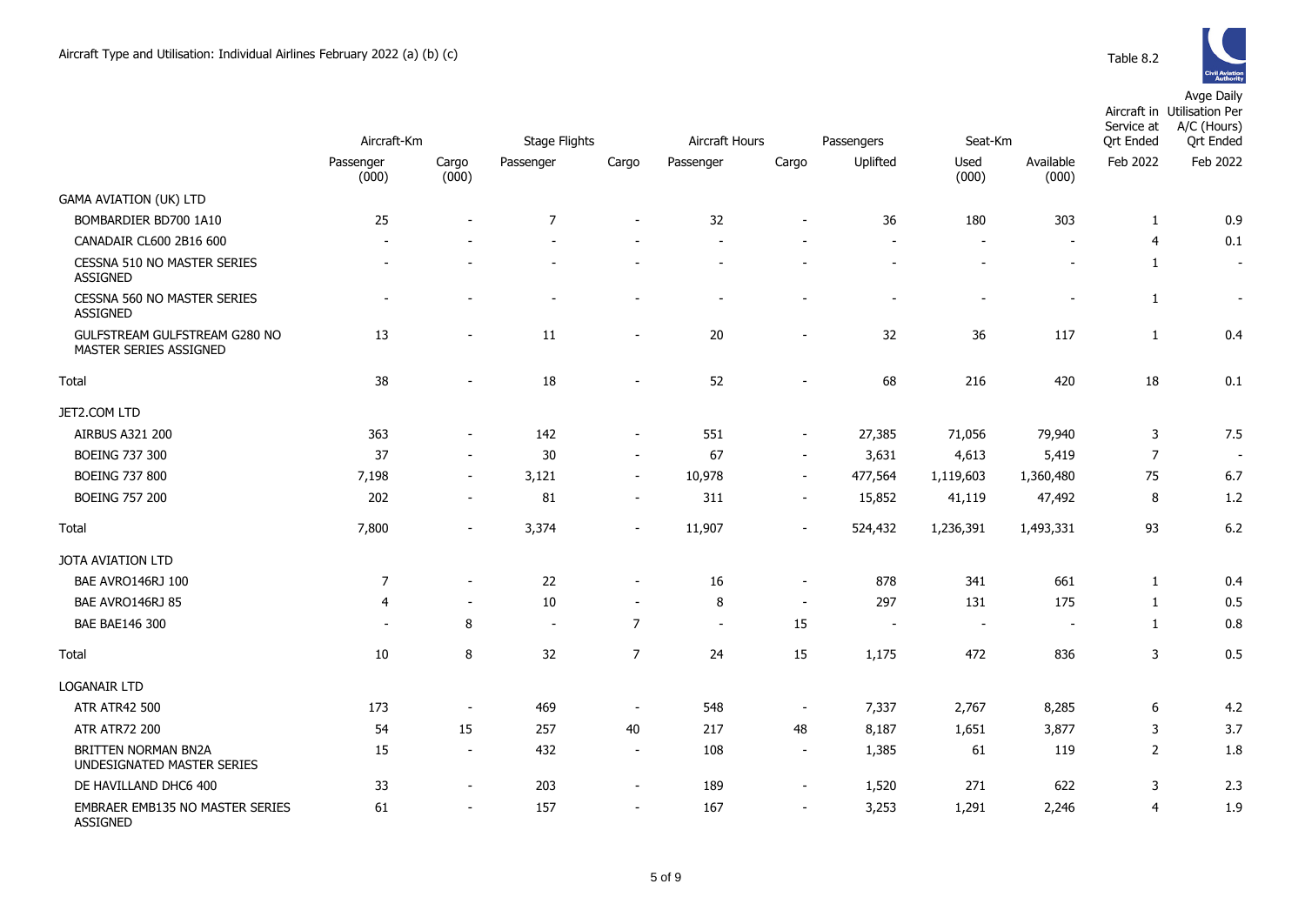Avge Daily

|                                                            | Aircraft-Km              |                          | <b>Stage Flights</b> |                          | Aircraft Hours<br>Passengers |                          |                          | Seat-Km                  |                          | Aircraft in Utilisation Per<br>Service at<br>A/C (Hours)<br><b>Qrt Ended</b><br><b>Qrt Ended</b> |                |
|------------------------------------------------------------|--------------------------|--------------------------|----------------------|--------------------------|------------------------------|--------------------------|--------------------------|--------------------------|--------------------------|--------------------------------------------------------------------------------------------------|----------------|
|                                                            | Passenger<br>(000)       | Cargo<br>(000)           | Passenger            | Cargo                    | Passenger                    | Cargo                    | Uplifted                 | <b>Used</b><br>(000)     | Available<br>(000)       | Feb 2022                                                                                         | Feb 2022       |
| <b>LOGANAIR LTD</b>                                        |                          |                          |                      |                          |                              |                          |                          |                          |                          |                                                                                                  |                |
| EMBRAER EMB145 NO MASTER SERIES<br><b>ASSIGNED</b>         | 565                      | $\overline{\phantom{a}}$ | 1,215                | $\overline{\phantom{a}}$ | 1,406                        | $\overline{\phantom{a}}$ | 35,453                   | 16,461                   | 27,682                   | 13                                                                                               | 5.2            |
| SAAB 340 NO MASTER SERIES ASSIGNED                         | 163                      | $\overline{\phantom{a}}$ | 711                  | $\overline{\phantom{a}}$ | 590                          | $\overline{\phantom{a}}$ | 10,145                   | 2,894                    | 5,381                    | 13                                                                                               | 2.0            |
| Total                                                      | 1,063                    | 15                       | 3,444                | 40                       | 3,226                        | 48                       | 67,280                   | 25,396                   | 48,212                   | 44                                                                                               | 3.4            |
| LONDON EXECUTIVE AVIATION LTD                              |                          |                          |                      |                          |                              |                          |                          |                          |                          |                                                                                                  |                |
| BOMBARDIER BD700 1A10                                      | 42                       |                          | 17                   |                          | 54                           |                          | 37                       | 62                       | 630                      | $\mathbf{1}$                                                                                     | 2.5            |
| BOMBARDIER BD700 1A11                                      | $\overline{\phantom{a}}$ |                          |                      |                          | $\overline{a}$               | $\overline{\phantom{a}}$ | $\overline{a}$           | $\overline{\phantom{a}}$ | $\overline{\phantom{a}}$ | $\mathbf{1}$                                                                                     | 0.8            |
| BOMBARDIER BD700 2A12                                      | 18                       |                          | 6                    |                          | 22                           |                          | 29                       | 64                       | 298                      | $\mathbf{1}$                                                                                     | 1.8            |
| CANADAIR CL600 2B16 600                                    | 15                       |                          | 11                   | $\overline{\phantom{0}}$ | 23                           | $\blacksquare$           | $30\,$                   | 38                       | 181                      | $\overline{2}$                                                                                   | 0.6            |
| CESSNA 550 NO MASTER SERIES<br><b>ASSIGNED</b>             | $\overline{\phantom{a}}$ |                          |                      |                          |                              |                          | $\overline{\phantom{a}}$ | $\overline{\phantom{a}}$ | $\overline{\phantom{a}}$ | 1                                                                                                | 0.4            |
| CESSNA 560 NO MASTER SERIES<br><b>ASSIGNED</b>             | 26                       |                          | 24                   |                          | 42                           |                          | $\sim$                   | 95                       | 231                      | 3                                                                                                | 0.4            |
| DASSAULT FALCON 2000 NO MASTER<br>SERIES ASSIGNED          | 23                       |                          | 11                   | $\blacksquare$           | 32                           |                          | 46                       | 161                      | 225                      | 2                                                                                                | 0.6            |
| DASSAULT FALCON 7X NO MASTER<br>SERIES ASSIGNED            | $\overline{2}$           |                          | 3                    | $\overline{\phantom{a}}$ | 3                            | $\overline{\phantom{a}}$ | 10                       | 8                        | 24                       | 2                                                                                                | 0.6            |
| <b>EMBRAER EMB135 NO MASTER SERIES</b><br><b>ASSIGNED</b>  | 43                       | $\blacksquare$           | 30                   | $\overline{\phantom{0}}$ | 63                           | $\overline{\phantom{a}}$ | 172                      | 239                      | 552                      | 4                                                                                                | 0.7            |
| <b>EMBRAER EMB505 NO MASTER SERIES</b><br><b>ASSIGNED</b>  | $\overline{2}$           |                          | 3                    | ۰                        | 3                            | ÷                        | $\overline{a}$           | $\overline{4}$           | 14                       | $\mathbf{1}$                                                                                     | 0.1            |
| <b>GULFSTREAM GVII NO MASTER SERIES</b><br><b>ASSIGNED</b> | 24                       | $\blacksquare$           | 10                   | $\overline{\phantom{a}}$ | 30                           |                          | 40                       | 128                      | 439                      | $\mathbf{1}$                                                                                     | 1.3            |
| Total                                                      | 194                      | $\blacksquare$           | 115                  | $\overline{\phantom{a}}$ | 271                          |                          | 364                      | 799                      | 2,594                    | 19                                                                                               | 0.8            |
| RVL AVIATION LTD                                           |                          |                          |                      |                          |                              |                          |                          |                          |                          |                                                                                                  |                |
| BEECH 200 NO MASTER SERIES<br><b>ASSIGNED</b>              | 10                       | 2                        | 23                   | $\mathsf{3}$             | 26                           | 5                        |                          | 18                       | 70                       | $\overline{4}$                                                                                   | 0.4            |
| CESSNA 404 NO MASTER SERIES<br><b>ASSIGNED</b>             |                          |                          |                      |                          |                              |                          |                          |                          |                          | 2                                                                                                | $\blacksquare$ |
| CESSNA F406 NO MASTER SERIES<br><b>ASSIGNED</b>            |                          |                          |                      | 1                        |                              | 1                        |                          |                          |                          | 6                                                                                                |                |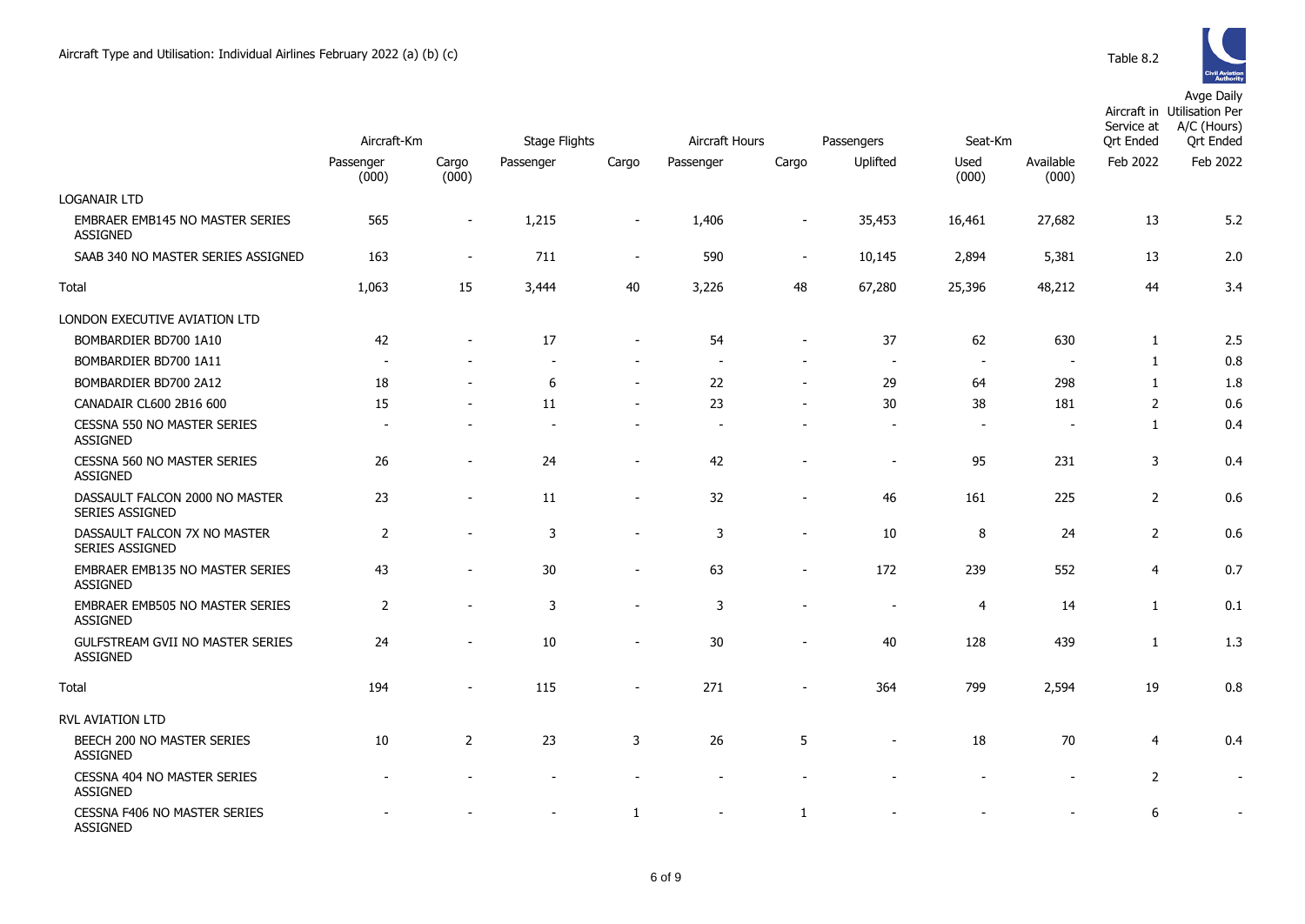Avge Daily

|                                                   | Aircraft-Km              |                          | <b>Stage Flights</b>     |                          | Aircraft Hours           |                          | Passengers               | Seat-Km                  |                          | Service at<br><b>Ort Ended</b> | Aircraft in Utilisation Per<br>A/C (Hours)<br><b>Qrt Ended</b> |
|---------------------------------------------------|--------------------------|--------------------------|--------------------------|--------------------------|--------------------------|--------------------------|--------------------------|--------------------------|--------------------------|--------------------------------|----------------------------------------------------------------|
|                                                   | Passenger<br>(000)       | Cargo<br>(000)           | Passenger                | Cargo                    | Passenger                | Cargo                    | Uplifted                 | Used<br>(000)            | Available<br>(000)       | Feb 2022                       | Feb 2022                                                       |
| <b>RVL AVIATION LTD</b>                           |                          |                          |                          |                          |                          |                          |                          |                          |                          |                                |                                                                |
| SAAB 340 NO MASTER SERIES ASSIGNED                | $\overline{\phantom{a}}$ | 4                        | $\blacksquare$           | 5                        | $\blacksquare$           | 11                       |                          | $\sim$                   |                          | $\overline{2}$                 | 0.5                                                            |
| Total                                             | $10\,$                   | $\overline{7}$           | 23                       | 9                        | 26                       | 17                       | $\blacksquare$           | 18                       | 70                       | 14                             | 0.2                                                            |
| RYANAIR UK LTD                                    |                          |                          |                          |                          |                          |                          |                          |                          |                          |                                |                                                                |
| <b>BOEING 737 800</b>                             | 1,121                    | $\sim$                   | 782                      | $\overline{\phantom{a}}$ | 1,878                    | $\blacksquare$           | 100,035                  | 143,879                  | 211,817                  | $\overline{7}$                 | 6.0                                                            |
| Total                                             | 1,121                    | $\overline{\phantom{a}}$ | 782                      | $\overline{\phantom{a}}$ | 1,878                    | $\overline{\phantom{a}}$ | 100,035                  | 143,879                  | 211,817                  | $\overline{7}$                 | 6.0                                                            |
| TAG AVIATION (UK) LTD                             |                          |                          |                          |                          |                          |                          |                          |                          |                          |                                |                                                                |
| BOMBARDIER BD700 1A10                             | $\overline{\phantom{a}}$ | $\blacksquare$           | $\overline{\phantom{a}}$ | $\blacksquare$           | $\sim$                   | $\overline{\phantom{a}}$ | $\sim$                   | $\overline{\phantom{a}}$ | $\overline{\phantom{a}}$ | $\mathbf{1}$                   | $\overline{\phantom{a}}$                                       |
| BOMBARDIER BD700 1A11                             | 12                       | $\overline{\phantom{a}}$ | 14                       | $\overline{\phantom{a}}$ | 21                       | $\sim$                   | 34                       | 28                       | 174                      | $\mathbf{1}$                   | 0.6                                                            |
| CANADAIR CL600 2B16 600                           | $\overline{2}$           | $\overline{\phantom{a}}$ | $\overline{2}$           | $\blacksquare$           | $\mathbf{3}$             | $\sim$                   | 13                       | 11                       | 18                       | $\mathbf{1}$                   | 0.1                                                            |
| DASSAULT FALCON 7X NO MASTER<br>SERIES ASSIGNED   | 10                       | $\blacksquare$           | 3                        | $\overline{a}$           | 12                       | $\overline{a}$           | $10\,$                   | 34                       | 117                      | $\mathbf{1}$                   | 0.6                                                            |
| GULFSTREAM GV NO MASTER SERIES<br><b>ASSIGNED</b> | 5                        | $\blacksquare$           | $\overline{2}$           | $\blacksquare$           | 6                        | $\blacksquare$           | 3                        | 7                        | 89                       | $\mathbf{1}$                   | 1.1                                                            |
| GULFSTREAM GVI NO MASTER SERIES<br>ASSIGNED       | $\overline{a}$           |                          | $\overline{a}$           | $\blacksquare$           | $\blacksquare$           | $\overline{\phantom{a}}$ | $\overline{\phantom{a}}$ | $\overline{\phantom{a}}$ | $\overline{\phantom{a}}$ | $\mathbf{1}$                   | 0.2                                                            |
| Total                                             | 29                       |                          | 21                       | L,                       | 41                       | $\overline{\phantom{a}}$ | 60                       | 80                       | 398                      | 6                              | 0.4                                                            |
| TITAN AIRWAYS LTD                                 |                          |                          |                          |                          |                          |                          |                          |                          |                          |                                |                                                                |
| AIRBUS A320 200                                   | 117                      | $\overline{\phantom{a}}$ | 67                       | $\overline{\phantom{a}}$ | 187                      | $\overline{a}$           | 8,130                    | 13,684                   | 21,071                   | $\overline{2}$                 | 2.1                                                            |
| AIRBUS A321 200                                   | 36                       | 146                      | 30                       | 95                       | 62                       | 227                      | 5,471                    | 6,214                    | 7,849                    | $\overline{4}$                 | 3.0                                                            |
| <b>AIRBUS A321 200N</b>                           | 32                       | $\overline{\phantom{a}}$ | 15                       | $\sim$                   | 49                       | $\overline{\phantom{a}}$ | 413                      | 1,234                    | 3,378                    | $\overline{2}$                 | 0.3                                                            |
| AIRBUS A330 300                                   | $\sim$                   | 297                      | $\overline{\phantom{a}}$ | 73                       | $\overline{\phantom{a}}$ | 411                      | $\sim$                   | $\sim$                   | $\overline{\phantom{a}}$ | 1                              | 12.3                                                           |
| <b>BOEING 737 400</b>                             | $\sim$                   | 40                       | $\overline{\phantom{a}}$ | 76                       | $\overline{\phantom{a}}$ | 87                       | $\overline{\phantom{a}}$ | $\overline{\phantom{a}}$ | $\overline{\phantom{a}}$ | $\overline{2}$                 | 2.4                                                            |
| <b>BOEING 757 200</b>                             | 63                       | $\blacksquare$           | 29                       | $\overline{\phantom{a}}$ | 96                       | $\overline{\phantom{a}}$ | 1,826                    | 4,121                    | 12,645                   | $\overline{2}$                 | 2.1                                                            |
| Total                                             | 247                      | 483                      | 141                      | 244                      | 395                      | 726                      | 15,840                   | 25,253                   | 44,943                   | 13                             | 2.9                                                            |
| TUI AIRWAYS LTD                                   |                          |                          |                          |                          |                          |                          |                          |                          |                          |                                |                                                                |
| <b>BOEING 737 8</b>                               | 2,005                    | $\blacksquare$           | 717                      | $\overline{\phantom{a}}$ | 2,907                    | $\overline{a}$           | 117,112                  | 328,526                  | 379,016                  | 13                             | 6.8                                                            |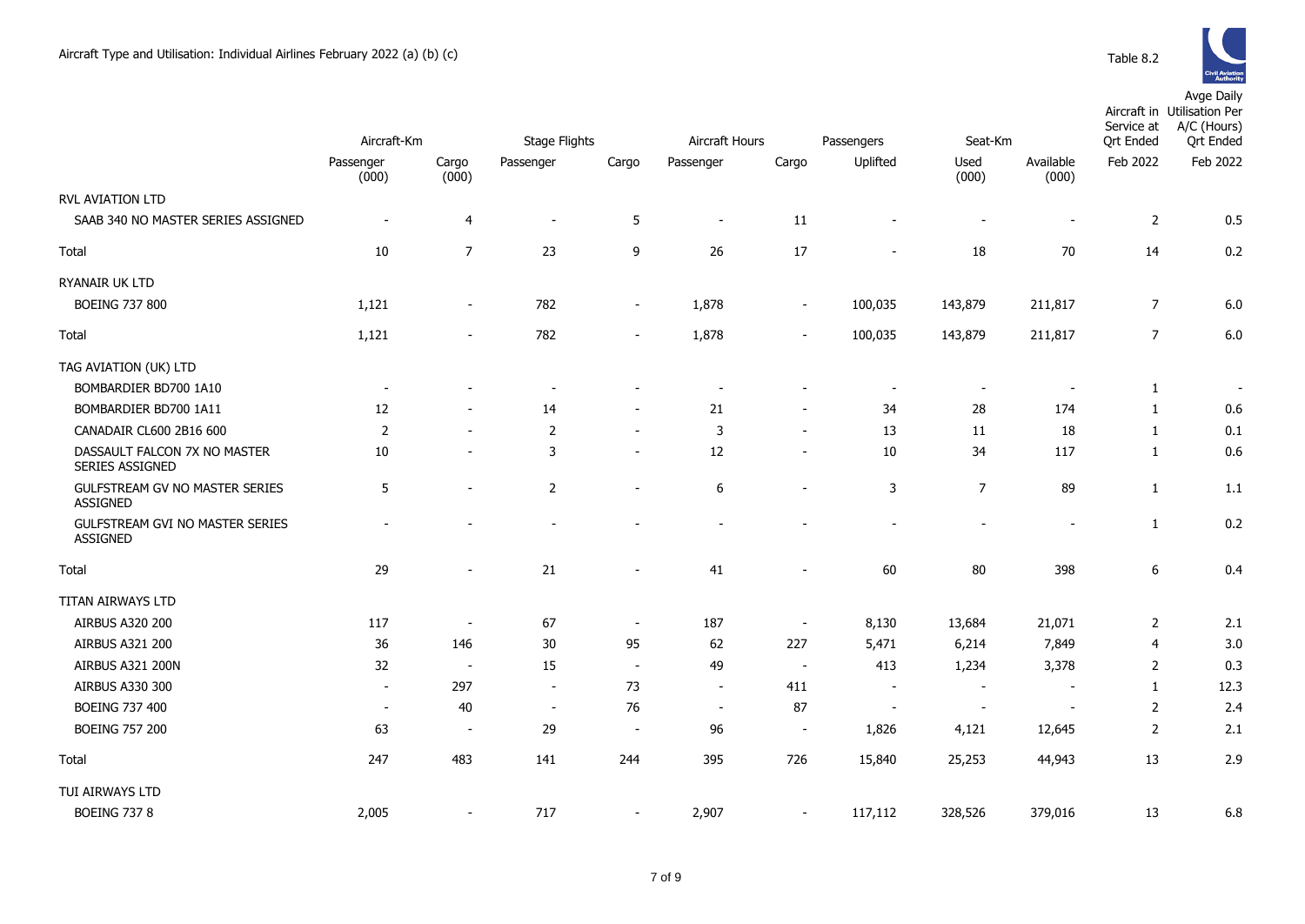|                                                    | Aircraft-Km              |                          | <b>Stage Flights</b>     |                          | Aircraft Hours<br>Passengers |                          |                          | Seat-Km                  |                          | Service at<br><b>Qrt Ended</b> | Aircraft in Utilisation Per<br>A/C (Hours)<br><b>Qrt Ended</b> |
|----------------------------------------------------|--------------------------|--------------------------|--------------------------|--------------------------|------------------------------|--------------------------|--------------------------|--------------------------|--------------------------|--------------------------------|----------------------------------------------------------------|
|                                                    | Passenger<br>(000)       | Cargo<br>(000)           | Passenger                | Cargo                    | Passenger                    | Cargo                    | Uplifted                 | Used<br>(000)            | Available<br>(000)       | Feb 2022                       | Feb 2022                                                       |
| TUI AIRWAYS LTD                                    |                          |                          |                          |                          |                              |                          |                          |                          |                          |                                |                                                                |
| <b>BOEING 737 800</b>                              | 1,882                    | $\blacksquare$           | 878                      | $\overline{a}$           | 2,886                        | $\overline{\phantom{a}}$ | 143,742                  | 306,335                  | 355,693                  | 25                             | 4.8                                                            |
| <b>BOEING 757 200</b>                              |                          | $\blacksquare$           | $\overline{\phantom{a}}$ | $\blacksquare$           |                              | $\blacksquare$           |                          |                          |                          |                                | 0.2                                                            |
| <b>BOEING 767 300F</b>                             | 177                      | $\sim$                   | 69                       | $\blacksquare$           | 260                          | $\overline{\phantom{a}}$ | 18,940                   | 48,712                   | 57,901                   | 3                              | 2.6                                                            |
| <b>BOEING 787 8</b>                                | 1,755                    | 225                      | 259                      | 41                       | 2,176                        | 292                      | 51,933                   | 450,372                  | 526,435                  | 8                              | 7.2                                                            |
| <b>BOEING 787 9</b>                                | 1,150                    | $\overline{\phantom{a}}$ | 163                      | $\overline{\phantom{a}}$ | 1,408                        | $\overline{\phantom{a}}$ | 47,557                   | 341,337                  | 396,865                  | 4                              | 7.6                                                            |
| Total                                              | 6,969                    | 225                      | 2,086                    | 41                       | 9,637                        | 292                      | 379,284                  | 1,475,282                | 1,715,910                | 53                             | 5.5                                                            |
| <b>VIRGIN ATLANTIC AIRWAYS LTD</b>                 |                          |                          |                          |                          |                              |                          |                          |                          |                          |                                |                                                                |
| AIRBUS A330 200                                    | $\overline{\phantom{a}}$ |                          | $\overline{\phantom{a}}$ | $\overline{\phantom{a}}$ | $\overline{\phantom{a}}$     | $\overline{a}$           |                          |                          |                          | 2                              | $\overline{\phantom{a}}$                                       |
| AIRBUS A330 300                                    | 2,368                    | $\overline{4}$           | 409                      | 12                       | 3,134                        | 13                       | 61,094                   | 394,928                  | 629,832                  | 9                              | 10.4                                                           |
| AIRBUS A350 1000                                   | 2,139                    | 50                       | 329                      | 9                        | 2,720                        | 74                       | 58,506                   | 376,731                  | 716,668                  | 8                              | 13.0                                                           |
| <b>BOEING 787 9</b>                                | 4,219                    | 440                      | 619                      | 149                      | 5,328                        | 643                      | 91,689                   | 649,507                  | 1,113,825                | 17                             | 12.6                                                           |
| <b>Total</b>                                       | 8,726                    | 494                      | 1,357                    | 170                      | 11,182                       | 730                      | 211,289                  | 1,421,166                | 2,460,325                | 36                             | 11.4                                                           |
| VIRGIN ATLANTIC INTERNATIONAL                      |                          |                          |                          |                          |                              |                          |                          |                          |                          |                                |                                                                |
| AIRBUS A330 300                                    | 294                      | $\overline{\phantom{a}}$ | 48                       | $\overline{\phantom{a}}$ | 376                          | $\overline{\phantom{a}}$ | 8,608                    | 57,372                   | 78,279                   | $\mathbf{1}$                   | 5.8                                                            |
| Total                                              | 294                      | $\blacksquare$           | 48                       | $\overline{a}$           | 376                          | $\overline{\phantom{a}}$ | 8,608                    | 57,372                   | 78,279                   | $\mathbf{1}$                   | 5.8                                                            |
| <b>VOLUXIS LTD</b>                                 |                          |                          |                          |                          |                              |                          |                          |                          |                          |                                |                                                                |
| BOMBARDIER BD700 1A10                              | 25                       |                          | 6                        | $\overline{\phantom{a}}$ | 31                           | $\overline{a}$           | 26                       | 142                      | 347                      | $\mathbf{1}$                   | 0.6                                                            |
| BOMBARDIER BD700 1A11                              | 17                       |                          | $\overline{7}$           | $\overline{\phantom{a}}$ | 22                           | $\blacksquare$           | 36                       | 33                       | 215                      | $\blacksquare$                 | $\blacksquare$                                                 |
| DASSAULT FALCON 900EX NO MASTER<br>SERIES ASSIGNED | $\overline{\phantom{a}}$ |                          | $\overline{a}$           |                          | $\blacksquare$               |                          | $\overline{\phantom{a}}$ | $\sim$                   | $\overline{\phantom{a}}$ |                                | 1.1                                                            |
| EMBRAER EMB505 NO MASTER SERIES<br><b>ASSIGNED</b> | $\overline{a}$           |                          | $\overline{\phantom{a}}$ |                          | $\overline{\phantom{a}}$     |                          |                          | $\overline{\phantom{a}}$ |                          | $\mathbf{1}$                   | 0.5                                                            |
| HAWKER HAWKER 800 NO MASTER<br>SERIES ASSIGNED     | 1                        |                          | $\overline{2}$           | $\overline{a}$           | $\overline{2}$               |                          |                          | 3                        | 11                       | $\overline{2}$                 | 0.6                                                            |
| Total                                              | 43                       | $\blacksquare$           | 15                       | $\overline{\phantom{a}}$ | 55                           | $\blacksquare$           | 62                       | 178                      | 573                      | $\overline{4}$                 | 0.6                                                            |
| WEST ATLANTIC UK LTD                               |                          |                          |                          |                          |                              |                          |                          |                          |                          |                                |                                                                |
| <b>ATR ATR72 200</b>                               |                          | 38                       | $\overline{\phantom{a}}$ | 135                      | $\blacksquare$               | 143                      |                          |                          |                          | $\overline{2}$                 | 1.8                                                            |
| <b>BOEING 737 300</b>                              | $\overline{\phantom{a}}$ | 78                       | $\overline{\phantom{a}}$ | 94                       | $\overline{\phantom{a}}$     | 154                      |                          |                          |                          | 6                              | 1.4                                                            |